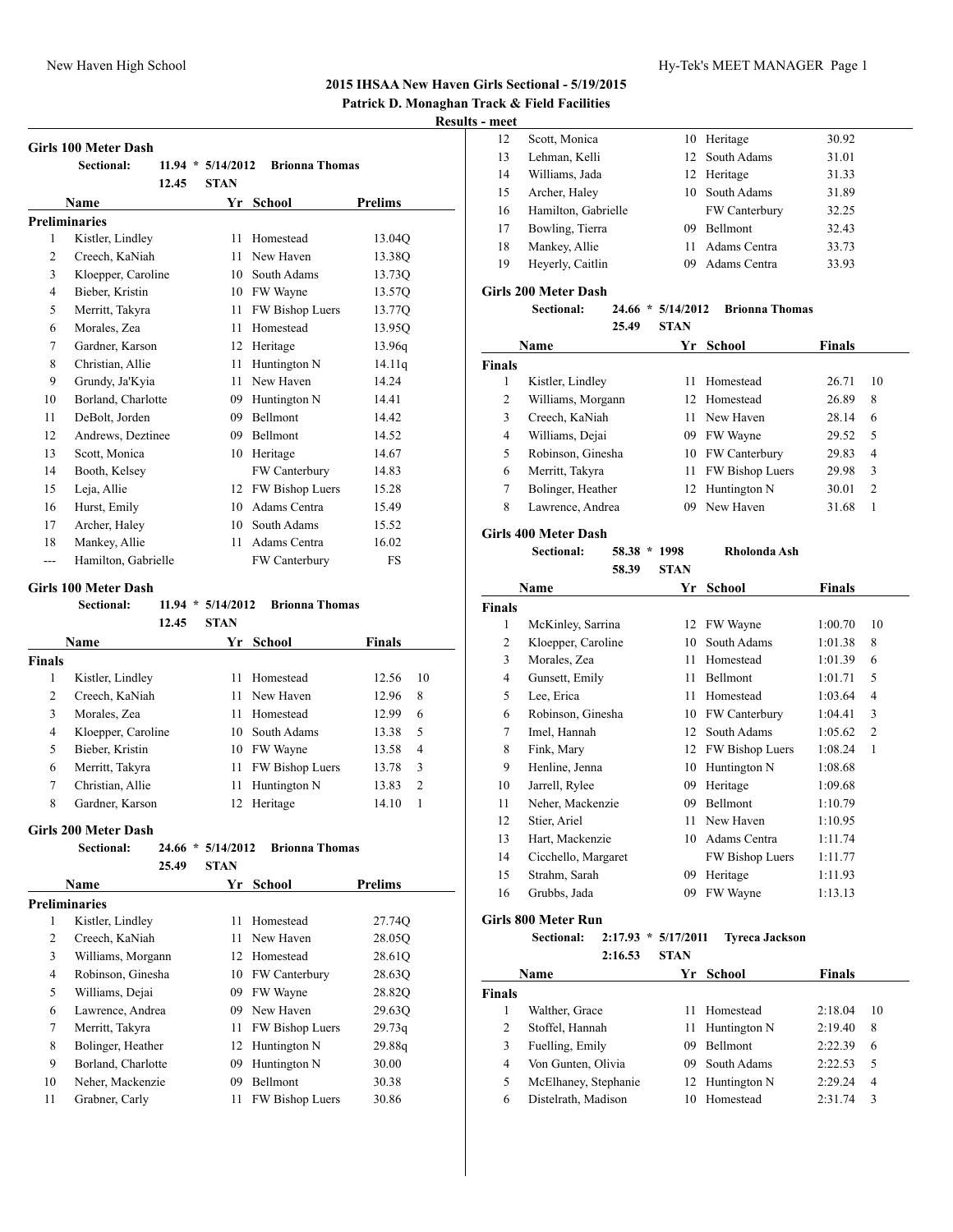|  | Patrick D. Monaghan Track & Field Facilities |  |  |  |
|--|----------------------------------------------|--|--|--|
|  |                                              |  |  |  |

# **Results - meet**

|    | Finals  (Girls 800 Meter Run) |    |                      |               |                |
|----|-------------------------------|----|----------------------|---------------|----------------|
|    | Name                          |    | School               | <b>Finals</b> |                |
| 7  | Joseph, Sophia                | 12 | <b>FW Canterbury</b> | 2:32.76       | $\overline{2}$ |
| 8  | Wilson, Nicole                | 11 | FW Wayne             | 2:32.88       | 1              |
| 9  | Deiser, Aubrey                | 12 | FW Bishop Luers      | 2:36.28       |                |
| 10 | Fisher, Grace                 | 10 | Bellmont             | 2:38.15       |                |
| 11 | White, Kathryn                | 11 | <b>FW Canterbury</b> | 2:38.67       |                |
| 12 | Feipel, Brooke                | 11 | New Haven            | 2:42.57       |                |
| 13 | Mosser, Megan                 | 11 | Adams Centra         | 2:45.08       |                |
| 14 | Baldus, Dana                  | 11 | FW Bishop Luers      | 2:48.04       |                |
| 15 | Dishong, Brianna              | 10 | New Haven            | 2:51.20       |                |
| 16 | Hawbaker, Katelin             | 11 | South Adams          | 2:51.49       |                |
| 17 | Saxton, Rachel                | 10 | Heritage             | 2:53.51       |                |
| 18 | Pyle, Caylee                  | 09 | Heritage             | 2:59.58       |                |
| 19 | Harris, Jachelle              | 11 | FW Wayne             | 3:03.06       |                |
| 20 | Harris, Jocelyn               | 11 | Adams Centra         | 3:06.94       |                |

#### **Girls 1600 Meter Run**

**Sectional: 5:09.20 \* 1999 Allyson Hammond**

|                | 5:01.55             | <b>STAN</b> |                      |         |                |
|----------------|---------------------|-------------|----------------------|---------|----------------|
|                | Name                | Yr          | School               | Finals  |                |
| <b>Finals</b>  |                     |             |                      |         |                |
| 1              | Walther, Grace      | 11          | Homestead            | 5:11.42 | 10             |
| 2              | Stoffel, Hannah     | 11          | Huntington N         | 5:12.89 | 8              |
| 3              | Distelrath, Madison | 10          | Homestead            | 5:16.84 | 6              |
| $\overline{4}$ | Beery, Bailey       | 11          | Bellmont             | 5:22.77 | 5              |
| 5              | White, Kathryn      | 11          | <b>FW Canterbury</b> | 5:23.46 | 4              |
| 6              | Joseph, Sophia      | 12          | FW Canterbury        | 5:35.73 | 3              |
| 7              | Newman, Hayley      | 11          | New Haven            | 5:46.03 | $\overline{c}$ |
| 8              | McManus, Emily      |             | FW Bishop Luers      | 5:46.20 | 1              |
| 9              | Goodwin, Aleesha    | 12          | South Adams          | 5:58.04 |                |
| 10             | Melcher, Emma       | 09          | Huntington N         | 5:58.04 |                |
| 11             | Busch, Madison      | 11          | FW Bishop Luers      | 6:03.43 |                |
| 12             | Dishong, Brianna    | 10          | New Haven            | 6:08.00 |                |
| 13             | Shoaf, Ally         | 09          | Adams Centra         | 6:12.77 |                |
| 14             | Hawbaker, Hadi      | 09          | South Adams          | 6:13.57 |                |
| 15             | Mosser, Hannah      | 09          | Adams Centra         | 6:22.07 |                |
| 16             | Scott, Olivia       | 11          | Heritage             | 6:36.60 |                |
| 17             | Heck, Elizabeth     | 10          | Bellmont             | 7:02.80 |                |

## **Girls 3200 Meter Run**

|               | Sectional:       | 11:18.30<br>÷ | 1998        | Susan Barth          |               |                |
|---------------|------------------|---------------|-------------|----------------------|---------------|----------------|
|               |                  | 10:54.21      | <b>STAN</b> |                      |               |                |
|               | <b>Name</b>      |               | Yr          | <b>School</b>        | <b>Finals</b> |                |
| <b>Finals</b> |                  |               |             |                      |               |                |
| 1             | Beery, Bailey    |               | 11          | <b>Bellmont</b>      | 11:34.35      | 10             |
| 2             | Boatright, Paige |               | 10          | New Haven            | 11:46.98      | 8              |
| 3             | Jamison, Marissa |               | 11          | Huntington N         | 11:56.67      | 6              |
| 4             | Newman, Hayley   |               | 11          | New Haven            | 12:04.58      | 5              |
| 5             | Norris, Saige    |               | 09          | Homestead            | 12:05.86      | $\overline{4}$ |
| 6             | McManus, Emily   |               |             | FW Bishop Luers      | 12:06.30      | 3              |
| 7             | Batt, Kelsey     |               | 10          | Homestead            | 12:06.53      | $\overline{2}$ |
| 8             | Harmon, Cadee    |               | 10          | Huntington N         | 12:35.98      | 1              |
| 9             | Faron, Jessie    |               | 12          | <b>FW Canterbury</b> | 12:42.78      |                |
| 10            | Wilson, Nicole   |               | 11          | FW Wayne             | 12:59.99      |                |
| 11            | Goodwin, Aleesha |               | 12          | South Adams          | 13:00.38      |                |

| шесі |                 |     |                    |          |
|------|-----------------|-----|--------------------|----------|
| 12   | Busch, Madison  |     | 11 FW Bishop Luers | 13:33.17 |
| 13   | Mosser, Hannah  |     | 09 Adams Centra    | 14:12.27 |
| 14   | Babcock, Hannah |     | 11 FW Canterbury   | 14:45.70 |
| 15   | Call, Madison   |     | 09 Adams Centra    | 14:49.16 |
| 16   | Till, Kaylie    |     | 10 Heritage        | 15:19.21 |
| 17   | Fisher, Marie   | 11. | Bellmont           | 15:51.78 |
|      |                 |     |                    |          |

# **Girls 100 Meter Hurdles**

**Sectional: 14.25 \* 2008 Chelsea Ross 15.03 STAN**

|    | 19.VJ                | 9 LAN |                 |                |
|----|----------------------|-------|-----------------|----------------|
|    | Name                 | Yr    | <b>School</b>   | <b>Prelims</b> |
|    | <b>Preliminaries</b> |       |                 |                |
| 1  | Griffin, Demetria    | 12    | FW Wayne        | 16.02Q         |
| 2  | Green, Je'bria       | 11    | FW Wayne        | 16.05Q         |
| 3  | Wanner, Addie        | 09    | South Adams     | 16.62Q         |
| 4  | Wright, Cezi         | 11    | Homestead       | 16.62Q         |
| 5  | Turner, Nakita       | 09    | New Haven       | 16.83Q         |
| 6  | LaBelle, Jordan      | 11    | Homestead       | 17.27Q         |
| 7  | Graft, Josie         | 10    | Huntington N    | 16.94q         |
| 8  | Koch, Karmen         | 09    | Huntington N    | 16.94q         |
| 9  | Bluhm, Emily         | 10    | Adams Centra    | 17.56          |
| 10 | Hartman, Brittney    | 11    | Bellmont        | 17.62          |
| 11 | Emmett, Kaitlin      | 11    | FW Bishop Luers | 17.65          |
| 12 | Chacon, Brenna       | 10    | Heritage        | 17.78          |
| 13 | Harshman, Jamie      | 10    | Adams Centra    | 18.10          |
| 14 | Lehman, Kelli        | 12    | South Adams     | 18.52          |
| 15 | Leja, Allie          | 12    | FW Bishop Luers | 19.45          |
| 16 | Hedrick, Jessica     | 12    | Bellmont        | 19.73          |
| 17 | Randall, Stacy       | 09    | Heritage        | 20.47          |
| 18 | Lee, Kiana           | 12    | New Haven       | 22.18          |

## **Girls 100 Meter Hurdles**

|               | Sectional:        | 14.25<br>$\ast$ | 2008        | <b>Chelsea Ross</b> |               |                |
|---------------|-------------------|-----------------|-------------|---------------------|---------------|----------------|
|               |                   | 15.03           | <b>STAN</b> |                     |               |                |
|               | Name              |                 | Yr          | <b>School</b>       | <b>Finals</b> |                |
| <b>Finals</b> |                   |                 |             |                     |               |                |
| 1             | Griffin, Demetria |                 | 12          | FW Wayne            | 15.53         | 10             |
| 2             | Green, Je'bria    |                 | 11          | FW Wayne            | 15.79         | 8              |
| 3             | Wanner, Addie     |                 | 09          | South Adams         | 16.28         | 6              |
| 4             | Wright, Cezi      |                 | 11          | Homestead           | 16.31         | 5              |
| 5             | Turner, Nakita    |                 |             | 09 New Haven        | 16.73         | $\overline{4}$ |
| 6             | LaBelle, Jordan   |                 | 11          | Homestead           | 16.80         | 3              |
| 7             | Graft, Josie      |                 | 10          | Huntington N        | 16.82         | $\overline{2}$ |
| 8             | Koch, Karmen      |                 | 09          | Huntington N        | 17.25         |                |

## **Girls 300 Meter Hurdles**

**Sectional: 45.01 \* 5/19/2015 Holly Hankenson 45.10 STAN**

|               | Name              |    | Yr School       | <b>Finals</b> |    |
|---------------|-------------------|----|-----------------|---------------|----|
| <b>Finals</b> |                   |    |                 |               |    |
|               | Griffin, Demetria |    | 12 FW Wayne     | 47.20         | 10 |
| 2             | Koch, Karmen      |    | 09 Huntington N | 47.94         | 8  |
| 3             | Christian, Allie  |    | 11 Huntington N | 48.82         | 6  |
| 4             | Chacon, Brenna    |    | 10 Heritage     | 49.04         | 5  |
| 5             | Torrez, Natalia   | 10 | Homestead       | 52.14         | 4  |
| 6             | Norby, Allyson    | 12 | <b>Bellmont</b> | 52.16         | 3  |
|               |                   |    |                 |               |    |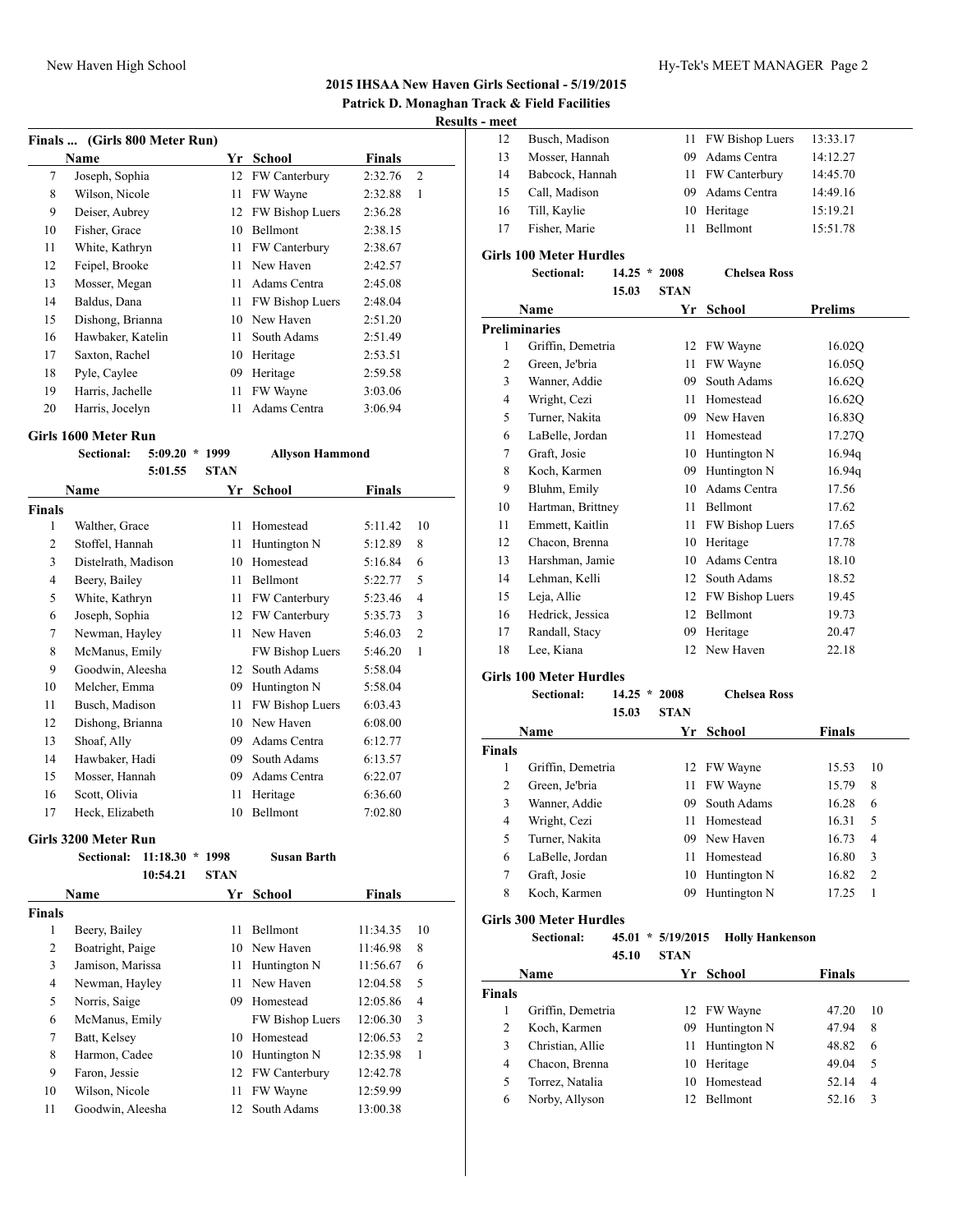**Patrick D. Monaghan Track & Field Facilities**

# **Results - meet**

|               | Finals  (Girls 300 Meter Hurdles)               |                       |                    |               |    |
|---------------|-------------------------------------------------|-----------------------|--------------------|---------------|----|
|               | Name                                            |                       | Yr School          | <b>Finals</b> |    |
| 7             | Turner, Nakita                                  |                       | 09 New Haven       | 52.46         | 2  |
| 8             | Wright, Cezi                                    | 11 -                  | Homestead          | 52.94         | 1  |
| 9             | Wynn, Megan                                     | 11 -                  | South Adams        | 53.21         |    |
| 10            | Morken, Leah                                    |                       | 10 FW Bishop Luers | 53.68         |    |
| 11            | Harshman, Jamie                                 |                       | 10 Adams Centra    | 54.65         |    |
| 12            | Bluhm, Emily                                    |                       | 10 Adams Centra    | 55.17         |    |
| 13            | Case, Isabella                                  | 11 -                  | FW Bishop Luers    | 56.09         |    |
| 14            | Hedrick, Jessica                                |                       | 12 Bellmont        | 58.47         |    |
| 15            | Heckler, Lindsey                                |                       | 10 South Adams     | 59.26         |    |
|               | Girls 4x100 Meter Relay                         |                       |                    |               |    |
|               | Sectional:<br>47.91 * 1995                      |                       | Harding            |               |    |
|               | Harper, Harris, Jackson, McCarter               |                       |                    |               |    |
|               | 48.85                                           | <b>STAN</b>           |                    |               |    |
|               | Team                                            |                       | Relay              | Finals        |    |
| <b>Finals</b> |                                                 |                       |                    |               |    |
| 1             | Homestead                                       |                       |                    | 49.06         | 10 |
| 2             | New Haven                                       |                       |                    | 51.42         | 8  |
| 3             | Fort Wayne Wayne                                |                       |                    | 51.76         | 6  |
| 4             | Huntington North                                |                       |                    | 54.02         | 5  |
| 5             | Heritage                                        |                       |                    | 54.33         | 4  |
| 6             | Bellmont                                        |                       |                    | 55.04         | 3  |
| 7             | FW Bishop Luers                                 |                       |                    | 55.45         | 2  |
| 8             | South Adams                                     |                       |                    | 56.21         | 1  |
| 9             | <b>Adams Central</b>                            |                       |                    | 57.15         |    |
| 10            | Fort Wayne Canterbury                           |                       |                    | 58.14         |    |
|               | Girls 4x400 Meter Relay                         |                       |                    |               |    |
|               | Sectional:                                      | $3:59.44 * 5/14/2013$ | <b>Bellmont</b>    |               |    |
|               | E Gunsett, B Hankenson, H Hankenson, A Harvey   |                       |                    |               |    |
|               | 3:59.04<br>Team                                 | <b>STAN</b>           | Relay              | Finals        |    |
| <b>Finals</b> |                                                 |                       |                    |               |    |
| 1             | Homestead                                       |                       |                    | 4:13.29       | 10 |
| 2             | Fort Wayne Wayne                                |                       |                    | 4:15.73       | 8  |
| 3             | Huntington North                                |                       |                    | 4:15.76       | 6  |
| 4             | Bellmont                                        |                       |                    | 4:16.59       | 5  |
| 5             | South Adams                                     |                       |                    | 4:17.69       | 4  |
| 6             | New Haven                                       |                       |                    | 4:33.97       | 3  |
| 7             | FW Bishop Luers                                 |                       |                    | 4:36.00       | 2  |
| 8             | Fort Wayne Canterbury                           |                       |                    | 4:37.91       | 1  |
| 9             | Heritage                                        |                       |                    | 4:40.71       |    |
|               | Girls 4x800 Meter Relay                         |                       |                    |               |    |
|               | <b>Sectional:</b>                               | $9:56.46 * 5/19/2015$ | <b>Bellmont</b>    |               |    |
|               | <b>B Beery, H Hankenson, E Roman, E Gunsett</b> |                       |                    |               |    |
|               | 9:28.45                                         | <b>STAN</b>           |                    |               |    |
|               | Team                                            |                       | Relay              | Finals        |    |
| <b>Finals</b> |                                                 |                       |                    |               |    |
| 1             | Bellmont                                        |                       |                    | 10:08.71      | 10 |
| 2             | Homestead                                       |                       |                    | 10:17.11      | 8  |
| 3             | New Haven                                       |                       |                    | 10:23.20      | 6  |
| 4             | Huntington North                                |                       |                    | 10:39.62      | 5  |
| 5             | South Adams                                     |                       |                    | 10:56.59      | 4  |

| - шссі             |                                      |                  |                     |                      |               |                |
|--------------------|--------------------------------------|------------------|---------------------|----------------------|---------------|----------------|
| 6                  | FW Bishop Luers                      |                  |                     |                      | 11:08.85      | 3              |
| 7                  | Heritage                             |                  |                     |                      | 11:59.78      | $\overline{c}$ |
|                    |                                      |                  |                     |                      |               |                |
|                    | Girls High Jump<br><b>Sectional:</b> | $5-11.25 * 2001$ |                     | <b>Emily Loomis</b>  |               |                |
|                    |                                      | 5-04.00          | <b>STAN</b>         |                      |               |                |
|                    |                                      |                  |                     | Yr School            | <b>Finals</b> |                |
|                    | Name                                 |                  |                     |                      |               |                |
| <b>Finals</b><br>1 | Green, Je'bria                       |                  | 11                  | FW Wayne             | 5-02.00       | 10             |
| 2                  | Wanner, Addie                        |                  | 09                  | South Adams          | 5-01.00       | 8              |
| 3                  | Koch, Karmen                         |                  |                     | 09 Huntington N      | 5-00.00       | 6              |
| 4                  | Lawrence, Andrea                     |                  |                     | 09 New Haven         | 4-10.00       | 5              |
| 5                  | Force, Leah                          |                  |                     | 10 Homestead         | 4-06.00       | 3.5            |
| 5                  | Howard, Ashia                        |                  |                     | 09 New Haven         | 4-06.00       | 3.5            |
| $\overline{7}$     | Rosswurm, Emma                       |                  |                     | 10 South Adams       | J4-06.00      | $\overline{c}$ |
| ---                | Ness, Abbey                          |                  |                     | 11 Huntington N      | NH            |                |
| ---                | Hartman, Brittney                    |                  | 11.                 | Bellmont             | NH            |                |
| ---                | Norby, Allyson                       |                  |                     | 12 Bellmont          | NH            |                |
| ---                | Hart, Mackenzie                      |                  |                     | 10 Adams Centra      | NH            |                |
|                    |                                      |                  | 11                  | Homestead            | ΝH            |                |
| ---<br>---         | Wright, Cezi<br>Wilson, Mattie       |                  | 09                  | FW Wayne             | ΝH            |                |
|                    |                                      |                  |                     |                      |               |                |
|                    | <b>Girls Pole Vault</b>              |                  |                     |                      |               |                |
|                    | Sectional:                           | $13-03 * 2007$   |                     | <b>Katie Veith</b>   |               |                |
|                    |                                      | 11-03.00         | <b>STAN</b>         |                      |               |                |
|                    | Name                                 |                  | Yr                  | School               | <b>Finals</b> |                |
| <b>Finals</b>      |                                      |                  |                     |                      |               |                |
| 1                  | Kage, Megan                          |                  |                     | 12 New Haven         | 8-06.00       | 10             |
| 2                  | Isbister, Susie                      |                  |                     | 12 Homestead         | 8-00.00       | 8              |
| 3                  | Case, Isabella                       |                  |                     | 11 FW Bishop Luers   | 7-06.00       | 6              |
| 4                  | Johnson, Larissa                     |                  |                     | 09 Huntington N      | J7-06.00      | 5              |
| 5                  | Perry, Elois                         |                  |                     | 11 Bellmont          | 7-00.00       | 4              |
| 6                  | Emmett, Kaitlin                      |                  | 11                  | FW Bishop Luers      | J7-00.00      | 3              |
| 7                  | Smitley, Emily                       |                  | 11                  | Bellmont             | 6-06.00       | 1.5            |
| 7                  | Force, Leah                          |                  | 10                  | Homestead            | 6-06.00       | 1.5            |
| 9                  | Malone, Sarah                        |                  | 09                  | Huntington N         | 6-00.00       |                |
| 10                 | Needham, Elizabeth                   |                  | 10                  | New Haven            | J6-00.00      |                |
|                    | <b>Girls Long Jump</b>               |                  |                     |                      |               |                |
|                    | Sectional:                           |                  | $19-02 * 5/14/2012$ | <b>Ariane Nelson</b> |               |                |
|                    |                                      | 17-09.25         | <b>STAN</b>         |                      |               |                |
|                    | Name                                 |                  | Yr                  | <b>School</b>        | <b>Finals</b> |                |
| <b>Finals</b>      |                                      |                  |                     |                      |               |                |
| $\mathbf{1}$       | Bluhm, Emily                         |                  | 10                  | Adams Centra         | 15-00.50      | 10             |
| 2                  | LaBelle, Jordan                      |                  | 11                  | Homestead            | 14-10.00      | 8              |
| 3                  | Middleton, Gwen                      |                  | 10                  | Homestead            | 14-09.75      | 6              |
| 4                  | Lawrence, Andrea                     |                  | 09                  | New Haven            | 14-08.50      | 5              |
| 5                  | Bieber, Kristin                      |                  | 10                  | FW Wayne             | 14-07.50      | 4              |
| 6                  | Grundy, Ja'Nyia                      |                  | 11                  | New Haven            | 14-06.00      | 3              |
| 7                  | Gardner, Karson                      |                  | 12                  | Heritage             | 14-02.00      | 2              |
| 8                  | Grubbs, Jada                         |                  | 09                  | FW Wayne             | 14-01.75      | 1              |
| 9                  | Lehman, Kelli                        |                  | 12                  | South Adams          | 13-08.50      |                |
| 10                 | Rosswurm, Emma                       |                  |                     | 10 South Adams       | 13-08.00      |                |
|                    |                                      |                  |                     |                      |               |                |

11 Merritt, Takyra 11 FW Bishop Luers 13-05.00 12 Henline, Jenna 10 Huntington N 13-03.00 13 Williams, Jada 12 Heritage 12-07.50